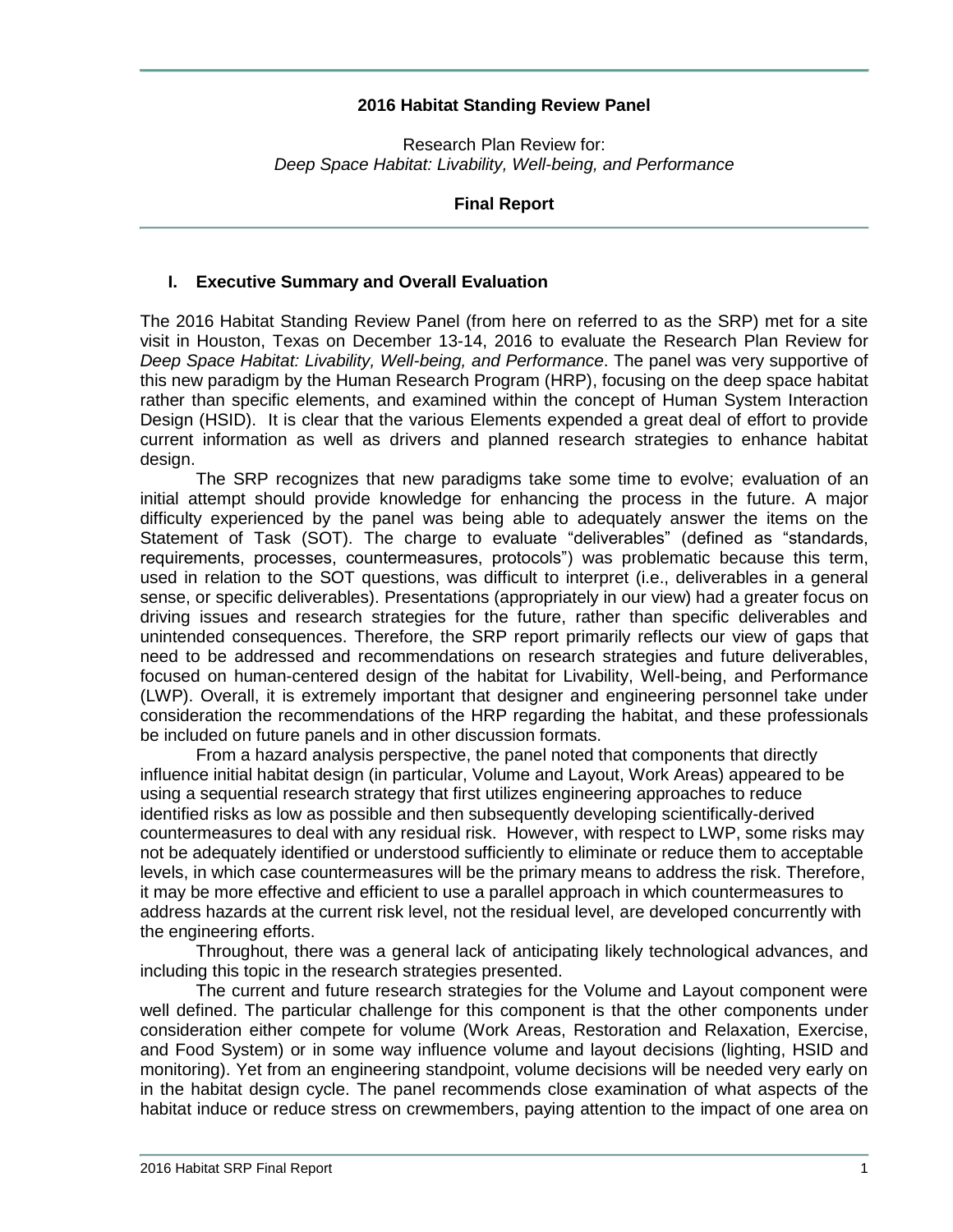another; planning for reconfigurable space and individual tailoring of personal space; and utilizing virtual environments with both digital human models and human subjects to comprehensively explore the interactions between the different components during various activities.

The Work Areas component was challenging to assess as "work area" was defined broadly and shares considerable overlap with the Volume and Layout component. Questions raised by the panel include (1) what are the decision criteria being used to assess interactions between work areas in terms of desired outcomes for LWP; (2) in the context of "deep-space", how adequate are existing guidelines for integrating and co-locating the different functional spaces; (3) what ergonomic aspects might need to be addressed? The panel also noted that flexibility and configurability of work areas needs to be included in planning during the early stages of habitat design. The component's emphasis on using both computational models and analog studies to address these issues is notable, but Human-in-the-Loop (HITL) simulations are critical to validate design models.

The deliverables presented for the Restoration and Relaxation component were well thought out with recognition that future development is needed to bring these deliverables to the highest Countermeasure/Technical Readiness levels (CRL/TRL). The use of analogs to test technologies and countermeasures is a positive feature. Driving issues and research strategies for the future were well specified, although the research strategy was not prioritized. Planning for different levels of activation/engagement (e.g., states of boredom vs. high work loads) should be included as a driving issue in terms of effects on performance; mitigation through interactions with other components needs consideration. In general, synergies and conflicts between Restoration and Relaxation and other components require greater attention.

The Food System component presented an acceptable plan to address food stability for a 5 year shelf life. The deliverables were appropriate and clearly addressed knowledge and mitigation gaps related to food systems. However, there was no integration with other components, such as the impact of food on mood states; restoration and relaxation (including communal activities); or how issues related to food might influence other components (e.g., volume and layout, work areas).

Strongly positive features of the Exercise System component were considerations of its integration with other HSID components;additional motivators to encourage exercise. Incorporating exercise into other activities could be addressed as well. Options for other forms of exercise such as tai-chi and yoga which do not rely as strongly on gravity could be explored, as well as exercise as a form of recreation. A major concern is that there is no plan presented to deal with equipment breakdown, considering there will be only one set of equipment onboard.

The state of knowledge in the Lighting System area and its relevance for the habitat was clearly presented, as was the designation of future research strategies. Attention to lighting norms for designers and operational protocols, the use of lighting to improve individual relaxation and performance, and a focus on individual differences in planning countermeasures are other positive features. Greater attention to other LWP components, including examination of work efficiency, health impact other than sleep, and personal preferences and task efficiency in lighting exposures would add to the strength of planning.

The Monitoring deliverables were presented in too vague a manner to judge their effectiveness. There needs to be a better conception of how operational monitoring measures differ from research measures, and vice versa. While unobtrusive monitoring is useful, the panel recommends a balance with self-report measures. Further, the development of psychometric norms/standards to assess changes from baseline in functioning is needed. Individual monitoring plans may be excessive, with a negative impact on LWP; efforts to make the collection of biological markers more user-friendly would be helpful. In addition, monitoring team conflicts may be as critical to address as individual health issues. Overall, it is highly important to develop strategies to enhance crewmember cooperation and compliance with self-monitoring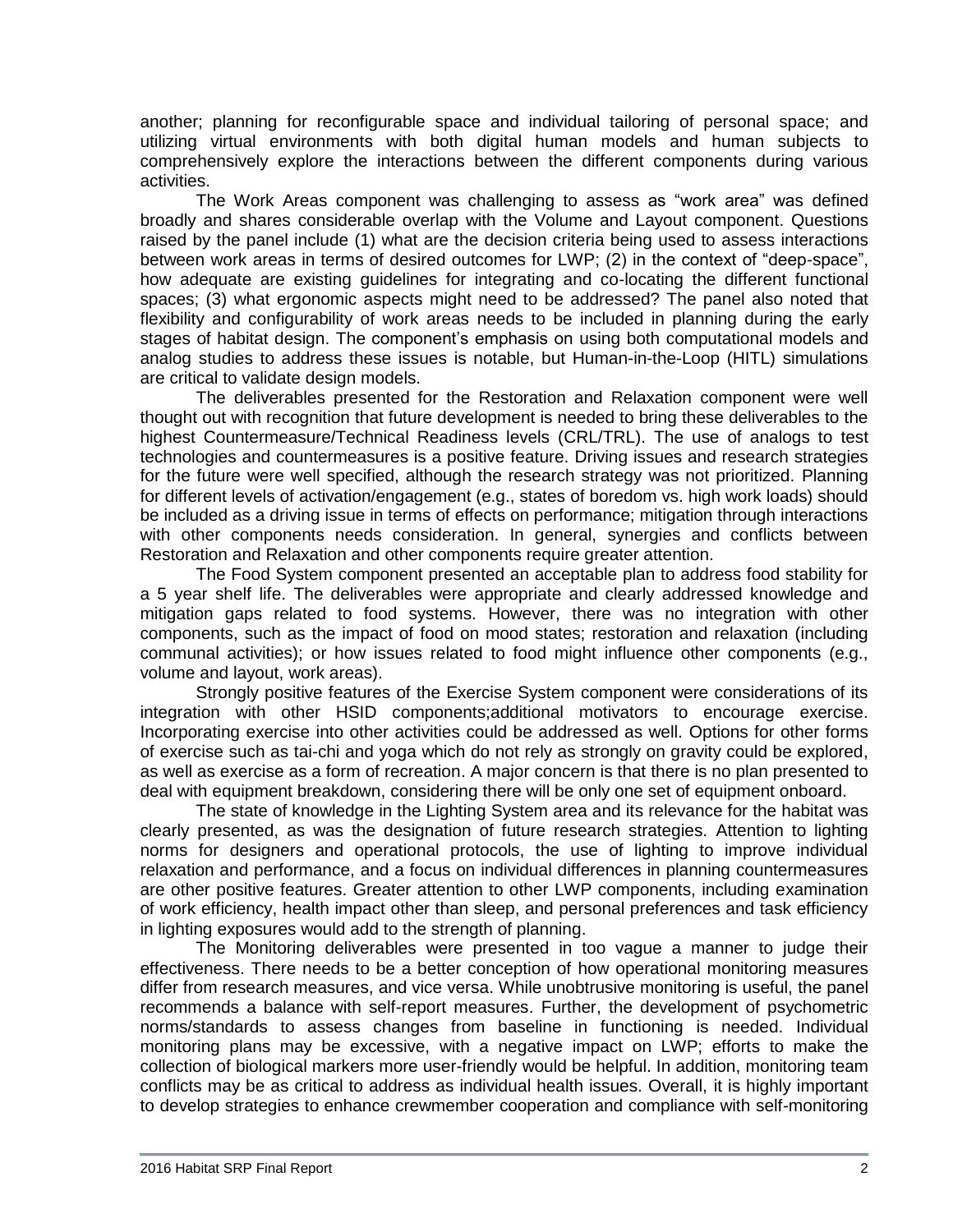protocols. A significant message to impart to crewmembers is that self-monitoring is for their own benefit to enhance personal performance. Traditional concerns about a negative impact on future assignments if psychological problems are reported is not an issue on a long duration deep space mission.

The HSID concept and its beginning evolution through the 2016 SRP panel is in the panel's view a significant advance in enhancing livability, well-being, and performance. The Human Factors Behavioral Performance (HFBP) Element clearly communicated the benefits of this approach, encouraging relevant areas within NASA to incorporate a human-centered perspective. However, it is not clear how the research proposed will move HSID forward in terms of influencing the designers and engineers. There are numerous research gaps related to how to integrate HSID into complex engineered systems; the panel recommends focusing research efforts on these gaps.

Another challenge is in the tradeoffs between HSID and other design components. The strategy for implementing HSID in the various components assumes it is a clear, defined process, but HSID has more well-developed tools in some design settings (e.g., interfaces) than in other settings (e.g., structures). In addition, there are many areas where there are no accepted or validated tools or models.

Further, a better understanding of the consequences of making tradeoffs between various research strategies (task portfolios) within the components to address gaps across the components may be needed; the design process may force decisions regarding which tasks to focus on and which to relegate to lower priority or drop. Such tradeoffs would require both an understanding of the relative consequences of not addressing certain risks, as well as identifying the feasibility of specific risk reduction strategies onboard a weight-sensitive vehicle.

While this first attempt at HSID was challenging, the panel encourages the HRP group to continue with a HSID strategy in planning for other topics related to deep space missions, and on prioritizing deliverables within and among the different components. A more specific focus of the SOT should enhance future HSID efforts.

#### **II. Review of the Research Plan for Deep Space Habitat: Livability, Well-being, and Performance**

*1. Evaluate whether the deliverables that address 1) the Habitat Components (internal volume and layout, restoration and relaxation, work areas, exercise system, food system and lighting system) and 2) HSID and Monitoring:*

### *a) Adequately mitigate risks associated with the outcomes of livability, well-being and performance as previously defined.*

- Volume and Layout
	- The research strategies (current and future) to mitigate the identified risks were well defined;
	- A crucial step will be to ensure that the plans/recommendations arising from these research efforts are delivered in a way that designers and engineers can and will utilize them effectively to design an acceptable minimum habitable volume and layout.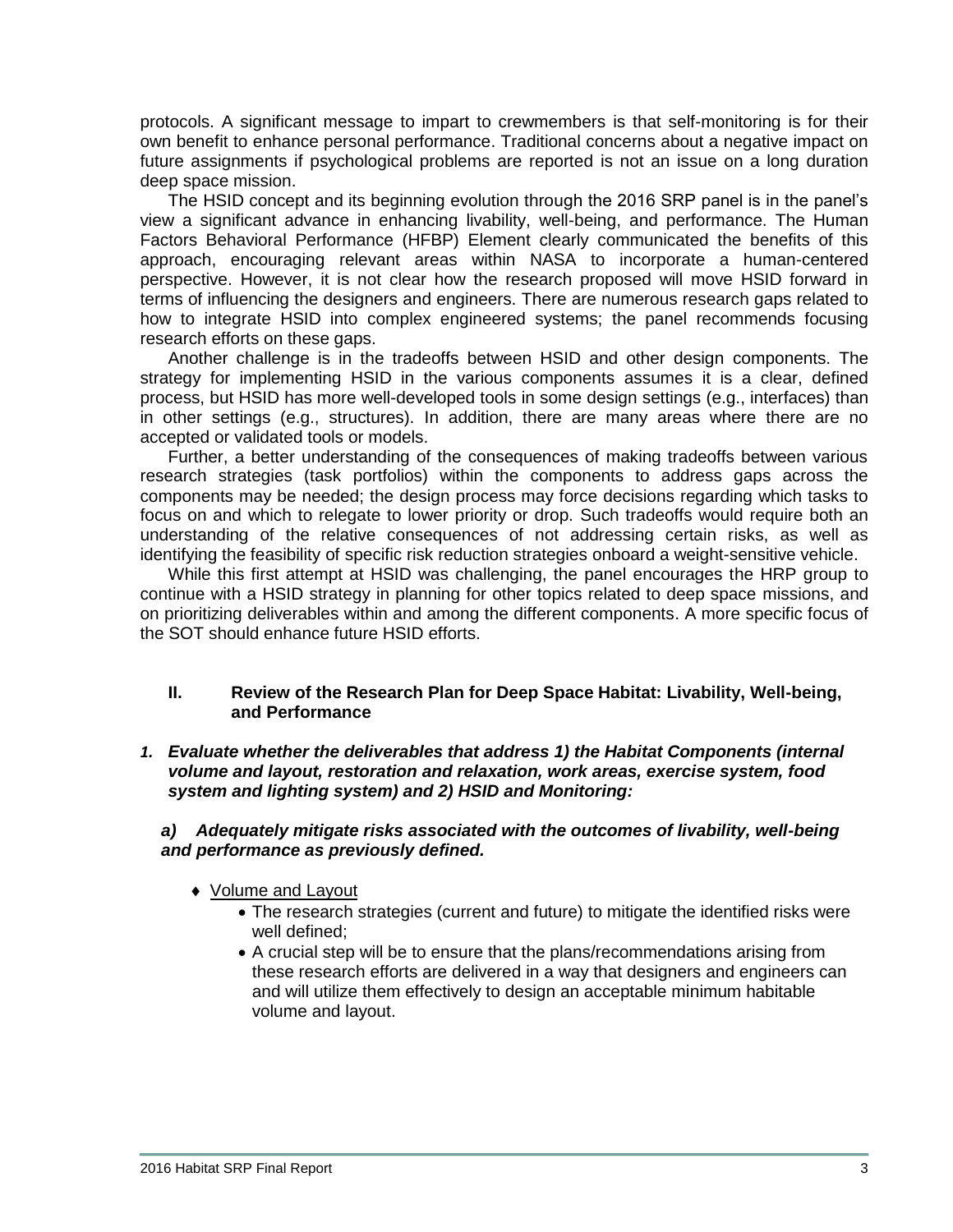- ◆ Work Areas
	- $\circ$  A considerable amount of overlap with the Volume and Layout presentation was noted. The question arose whether Work Areas was meant to be considered as a subset of Volume and Layout;
	- $\circ$  The panel struggled to provide recommendations for the Work Area component; the presentation and materials provided gave more of an overview, which made it difficult to comment on any specifics;
	- $\circ$  The panel recognizes that the ways in which tasks will be performed is expected to change due to continual advances in technology and human-machine interfaces (i.e., controls and displays).
		- o In addition, the design reference missions (DRMs) are unlikely to be defined at this level for several years. Because this makes it difficult to predict the procedural nature of any work that might be required,rather than trying to derive volume estimates for specific tasks as illustrated in the current research efforts, it may be sufficient for engineering design purposes to simply estimate the volume for higher level task categories (e.g. scientific bench work, robotic arm operations, whole body exercise).
- Restoration and relaxation
	- The state of current knowledge relevant to Restoration and Relaxation was presented in clear detail;
	- Clarifying the impact of work area design on behavioral health is a positive feature;
	- Driving issues and research strategies for dealing with this component were clearly addressed;
	- Deliverables planned for the future were well specified;
	- Planning for different levels of activation/engagement should be included as a driving issue;
		- $\circ$  States of boredom at one end of a dimension, high activation states related to high workloads at the other end. Mitigation of the risks associated with these conditions needs to be addressed more fully;
	- Greater attention to the synergies and conflicts between this habitat component and other components (e.g. exercise, lighting, work areas) is needed.
- ◆ Food System
	- An acceptable plan to address food stability for 5 year shelf life was presented;
		- $\circ$  The presentation was descriptive, lacking in integration with other components;
		- o There was no consideration of how food impacts mental health, restoration and relaxation, communal activities (social aspects), and how this might influence other components (e.g., work areas, volume and layout). There also was little consideration of how alternative sensory manipulation (sight, smell, touch) could be used as a tool to improve the food experience.
- Exercise System
	- Careful consideration of the integration of the exercise component with other components addressed in this review is a strongly positive feature;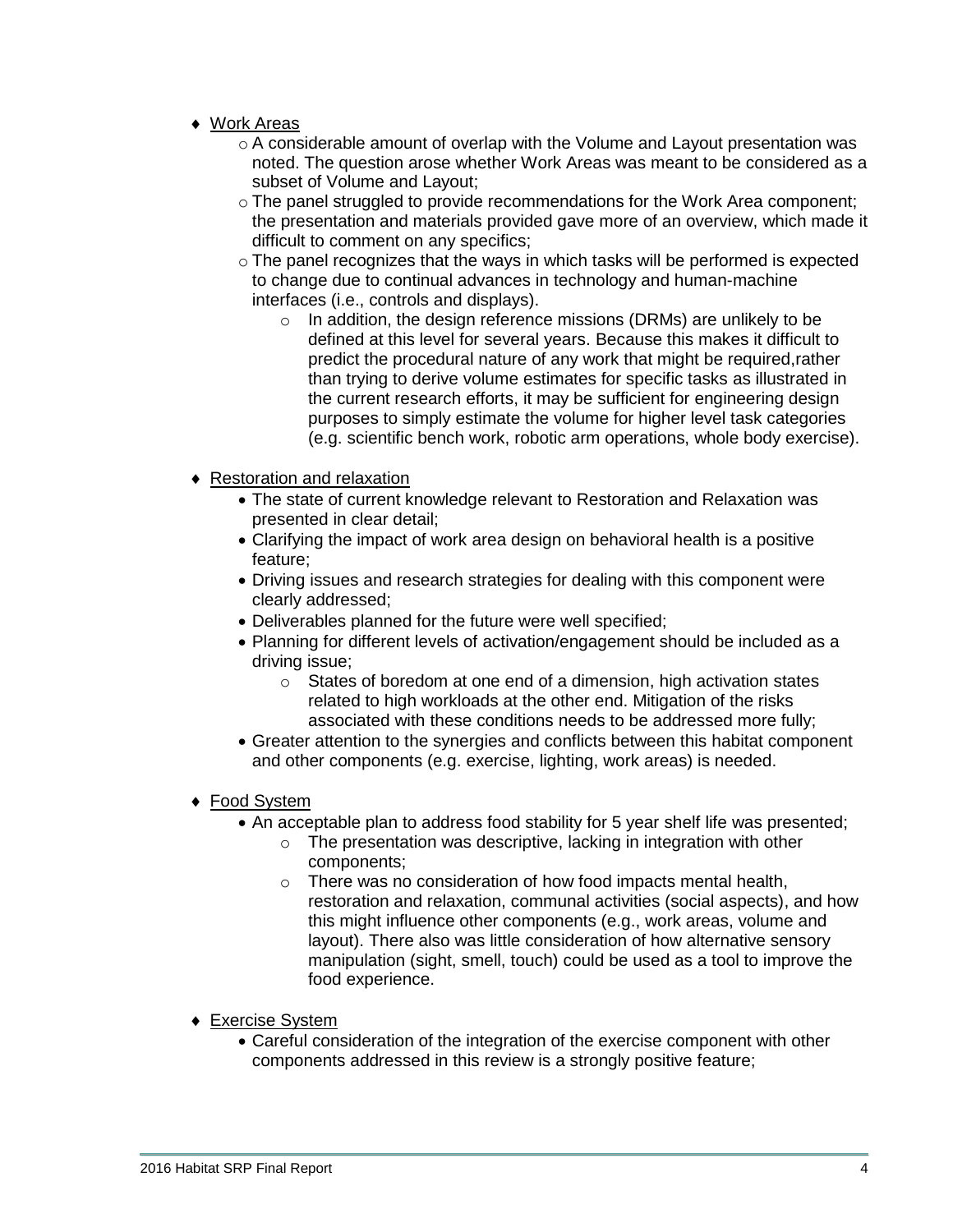- The panel recognizes the constrained environment of the habitat as well as the necessity for the crew to exercise to maintain health, but the motivation to exercise is not always present;
	- o Additional motivators to encourage exercise were addressed in part;
	- o Incorporating exercise into other activities should be explored (e.g. work tasks, training, relaxation);
	- o The habitat will have only one piece of equipment. Can it be made adaptable/flexible to configure the exercise protocol in ways that encourage collaboration?
	- o Are there other forms of individual or two-person exericise (e.g., stretching, martial arts) that can be beneficial without any equipment?
- ◆ Lighting System
	- The state of knowledge regarding lighting and relevance for the habitat were well presented;
	- The discussion of lighting norms for designers and operational protocols were positive features;
	- Clear designation of driving issues and research strategies were presented to deal with risks and gaps in knowledge relevant to lighting;
	- Considering that virtual reality and augmented reality hardware likely will be used, the effects of light and sound from those devices on other aspects of functioning in the habitat need to be considered;
	- There was minimal attention to other LWP components;
		- o Examination of work efficiency and health impact other than on sleep was not covered.
- ◆ Monitoring
	- Education and training of astronauts regarding the value and importance of monitoring efforts and the resulting recommendations generated by these data are needed;
	- Crewmember concerns about negative consequences of monitoring their behavior may be alleviated to a considerable extent if they have a better understanding of how this information is of personal benefit in improving their overall performance;
		- o Concerns about the impact of monitoring on future space assignments is not an issue for deep space missions;
		- $\circ$  Unobtrusive monitoring is useful, but should not be at the expense of selfreports (e.g. journals, questionnaires, inventories), which can be a rich source of data;
		- o Important to maintain a balance between the two monitoring modes;
		- o Individual monitoring plans may be excessive, with a negative impact on LWP;
	- Team conflicts may be more critical to address than individual behavioral health issues;
	- Any monitoring system should be lightweight and low power.
- Human System Interaction Design (HSID)
	- The Human Factors Behavioral Performance (HFBP) element clearly communicated the benefits of HSID. However, it is not clear at this stage how the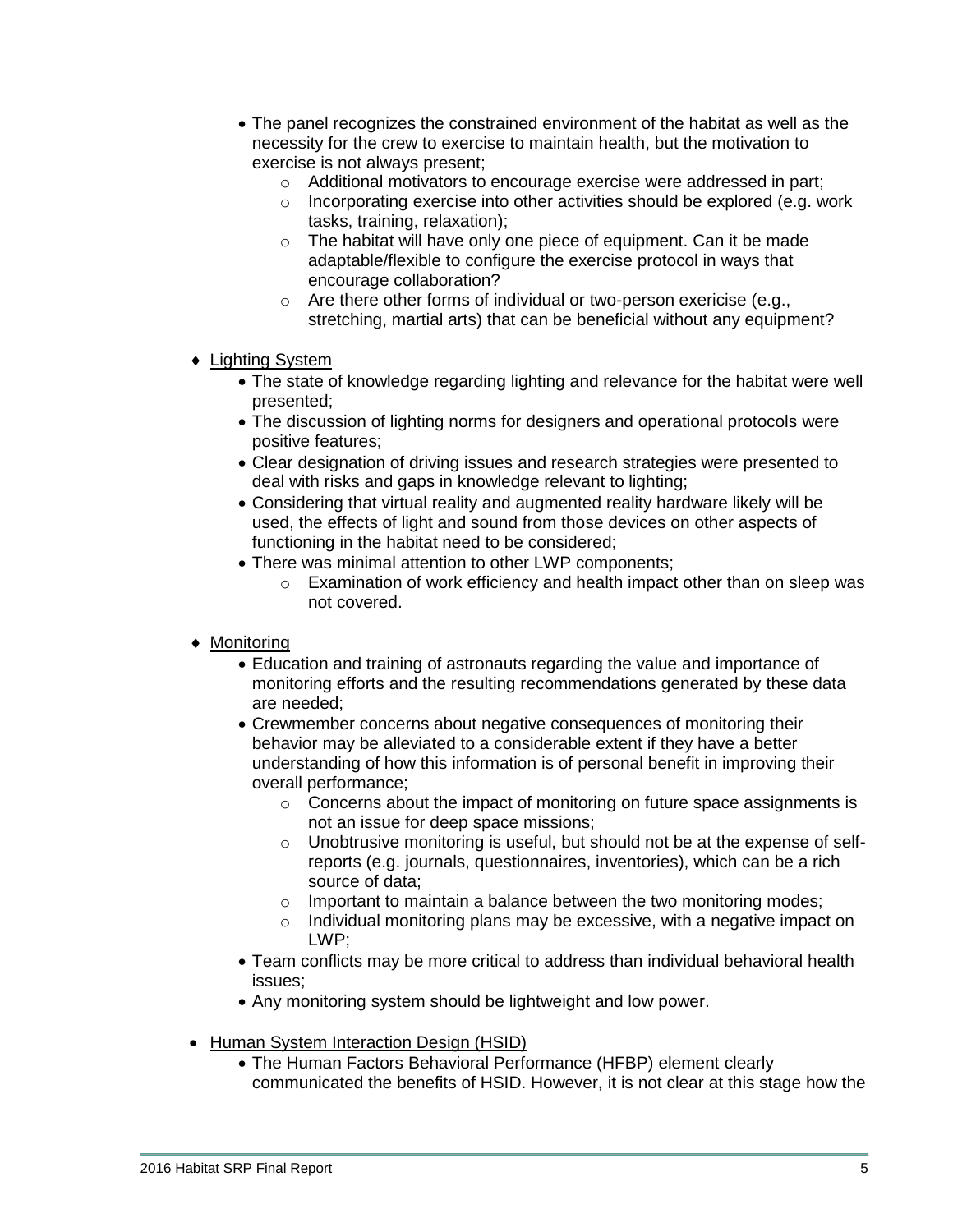research proposed will move HSID forward in terms of influencing the designers and engineers;

## *b) Has been adequately defined and developed so that unintended outcomes or consequences, either positive or negative, can be evaluated. Are there unintended outcomes or consequences that have not been identified or addressed?*

- ◆ Volume and Layout
	- There are likely a number of unidentified risks arising from the fact that Volume and Layout exists at a different "level" of design than the other habitat components. Work Area, Restoration and Relaxation, Exercise and Food Systems are subsets of the "Volume and Layout" component and each require physical layouts that compete with each other for part of the overall volume. On the other hand, lighting is an equipment-driven environmental factor that influences any physical layout.
	- Continued focus and effort on identifying interactions and synergies between habitat components and how they may lead to unanticipated or unintended risks is strongly encouraged;
	- The use of virtual reality simulations would be helpful;
	- Virtual/augmented reality systems also could be used to influence how crewmembers perceive the habitat volume; in particular, to provide an illusion of greater volume in relation to personal/work space;
	- The research challenge is considerable; it will require significant effort to identify, assess and validate significant linkages between Volume and Layout attributes and crewmember performance/behaviors correlated with psychological/physiological well-being;
	- The panel considers the continued use of Human-in-the-Loop (HITL) simulations critical for effective habitat design. Although the use of computational models as a first order design tool is appropriate, their use as the final or the only HSID tool is strongly discouraged.
- Work Areas
	- "Work" is too broadly defined in the presentation and materials (includes food preparation, exercise, etc.); defined in this way, this component becomes strictly a layout issue;
	- Are the existing guidelines sufficient and can they be practically implemented to integrate and co-locate different functional spaces?
		- o Important to ensure that designers and engineers are responsive to cohabitation guidelines;
		- o Flexibility and configurability of these areas must be considered well in advance of any habitat design efforts;
	- Ergonomic aspects of a work environment in a deep-space habitat beyond anthropometry need to be addressed. For example, the repetitive static exertions required to maintain a specific body position in the habitat while performing a task could lead to cumulative physical trauma;
	- Similar to Volume and Layout, the use of analogs and HITL simulations are critical to developing effective work areas.
		- o Virtual and Mixed Reality (MxR) can help serve as a bridge from computational model to full physical prototyping;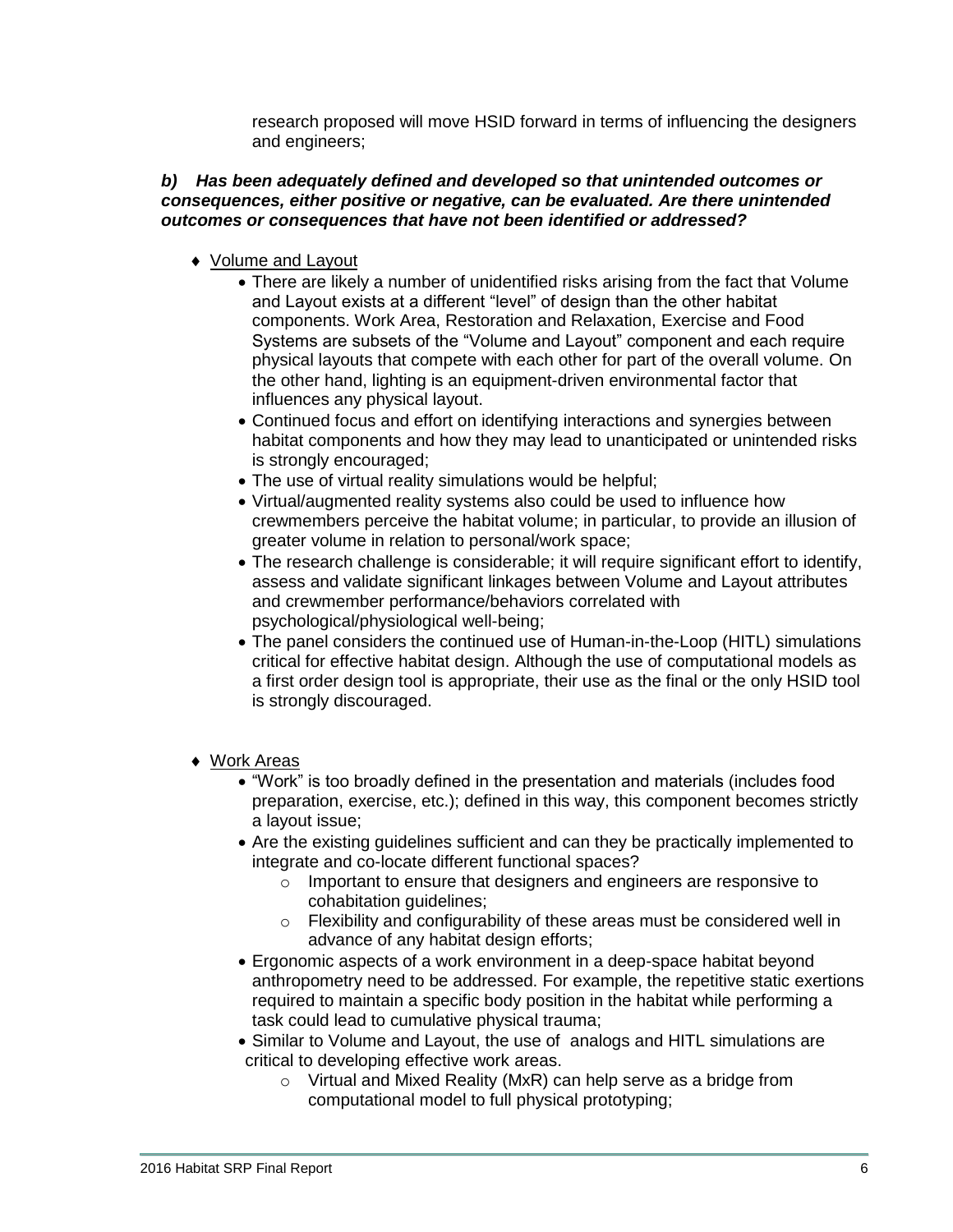- $\circ$  Use of computational models as the final or the only HISD tool is strongly discouraged;
- The panel encourages the group to continue utilizing analogs and HITL simulations wherever possible; with good planning, these studies can ensure both objective and subjective data are collected about work areas.
- Restoration and Relaxation
	- Deliverables are well-thought out with recognition that they still need further development;
	- Helpful to be more specific when listing CRL/TRL values for certain deliverables; each requires specific milestones;
	- Important to continue to use analogs to test technology and countermeasures;
	- A better conception is needed of how operational measures differ from research measures and conversely, how the components will move from research measures to operational measures.
- ◆ Food System
	- Deliverables are appropriate and clearly address the knowledge and mitigation gaps related to food systems.
- Exercise System
	- Deliverables (other than the exercise equipment) are a bit difficult to ascertain, but the plan appears to meet needs in terms of equipment design and space;
	- There is no plan presented for handling equipment breakdowns;
	- Suggest differentiating between exercise for health and exercise/movement for restoration and relaxation;
	- Structured training regimens are important, but other exercise options could be explored;
	- Alternative methods such as tai-chi and yoga that rely not as much on gravity as on opposing muscle groups are a possibility, although these options may require space to perform these motions.
		- $\circ$  These could be solo or duo activities, which could help with restoration/relaxation as well as interpersonal relationships.
- ◆ Lighting System
	- How to use lighting to improve individual relaxation and performance was welldefined;
	- Other positive features:
		- o The effort to include individual differences in the countermeasures;
		- o Emphasis on individual differences and the development of individual protocols to maintain circadian rhythms;
		- o The plan to improve comfort;
		- o Beginnings of integration with layout and other components;
	- Specific deliverables were not designated;
	- Examination of personal preferences/task efficiency in lighting exposures (e.g., screens, private space) is needed;
	- Plans for lighting in all four corners of a rectangular volume or evenly spaced around the perimeter of a round or polygonal cross-section would be more appropriate than a ceiling light design since work surfaces and other items needing illumination can be present on all surfaces;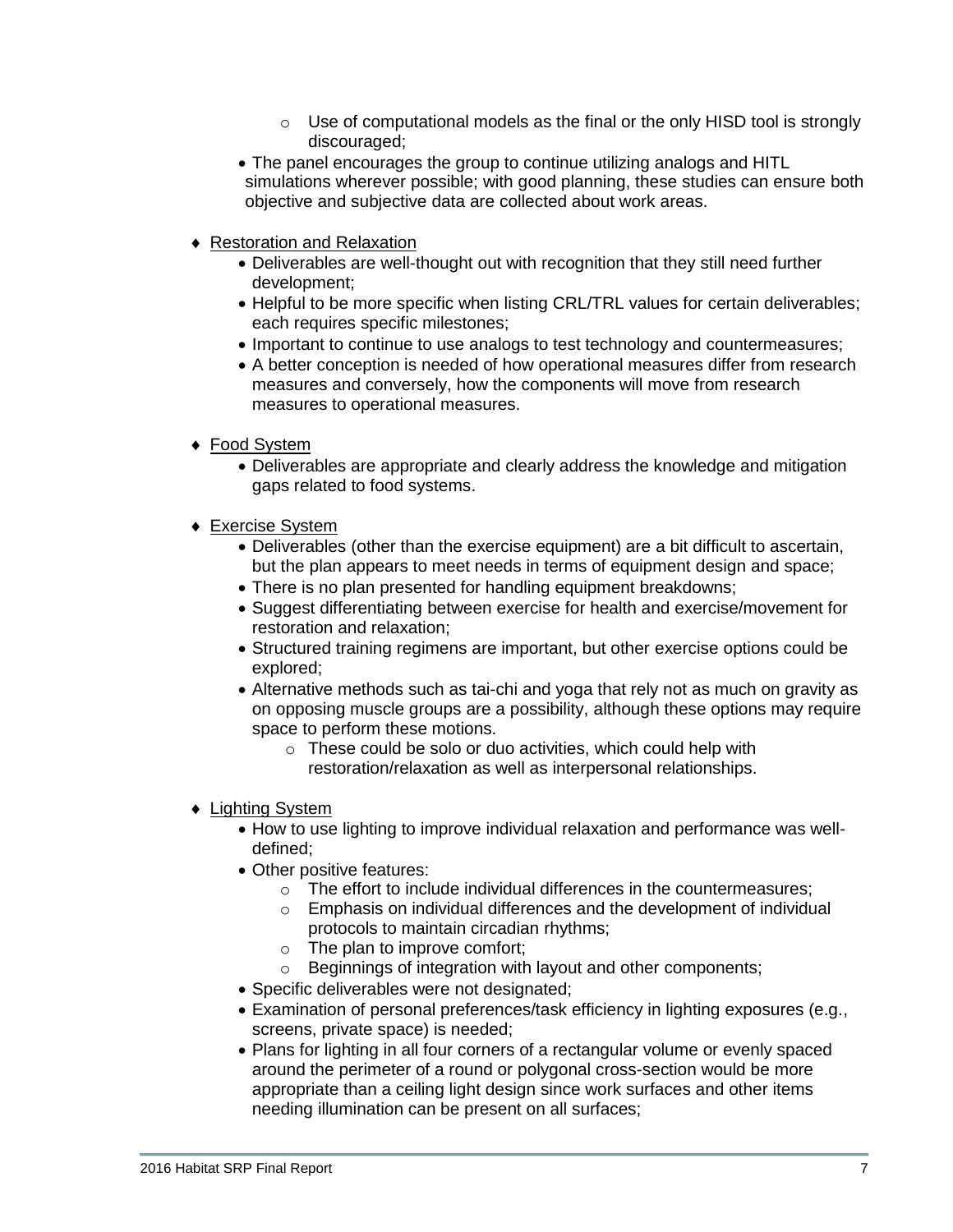- The use of LED light sources for which crew members could chose the color temperature to fit their mood, personal preference, or activity being conducted can be an important factor in improving livability;
- Possibility of utilizing lighting projections as a countermeasure to alter the environment.
- Considering that virtual reality and augmented reality hardware likely will be used, the light and sound from those devices needs to be considered along with ambient lighting.

## ◆ Monitorina

- A clear description is needed of the specific measures currently used and those planned for the future in order to evaluate their effectiveness in providing accurate information about the behavioral health of crew members;
- Can collection of biological markers be made more user-friendly?; o Evaluation whether these data are truly necessary.

# $\triangle$  HSID

 Difficult at this stage to evaluate whether the attempts described to implement HSID will be successful because the deliverables were at such a high level. The HSID approach is a cross-cutting one, but it is not clear whether an HSID process will avoid problems with tradeoffs between space/layout needed for other purposes.

## *2. Does the research strategy:*

## *a) Present the prioritization of the research strategy adequately for addressing the various habitat components?*

- ◆ Volume and Layout Research strategy clearly defined.
- ◆ Work Areas

Not necessarily prioritized, but current efforts are clearly designed to support the research strategy.

Restoration and Relaxation

May be the area in which prioritization is most critical, yet one in which it is not clear what the priorities are.

- ◆ Food System Priorities are clearly defined and described.
- Exercise System No clear prioritization provided.
- ◆ Lighting System No prioritization provided, although the various strategies are described.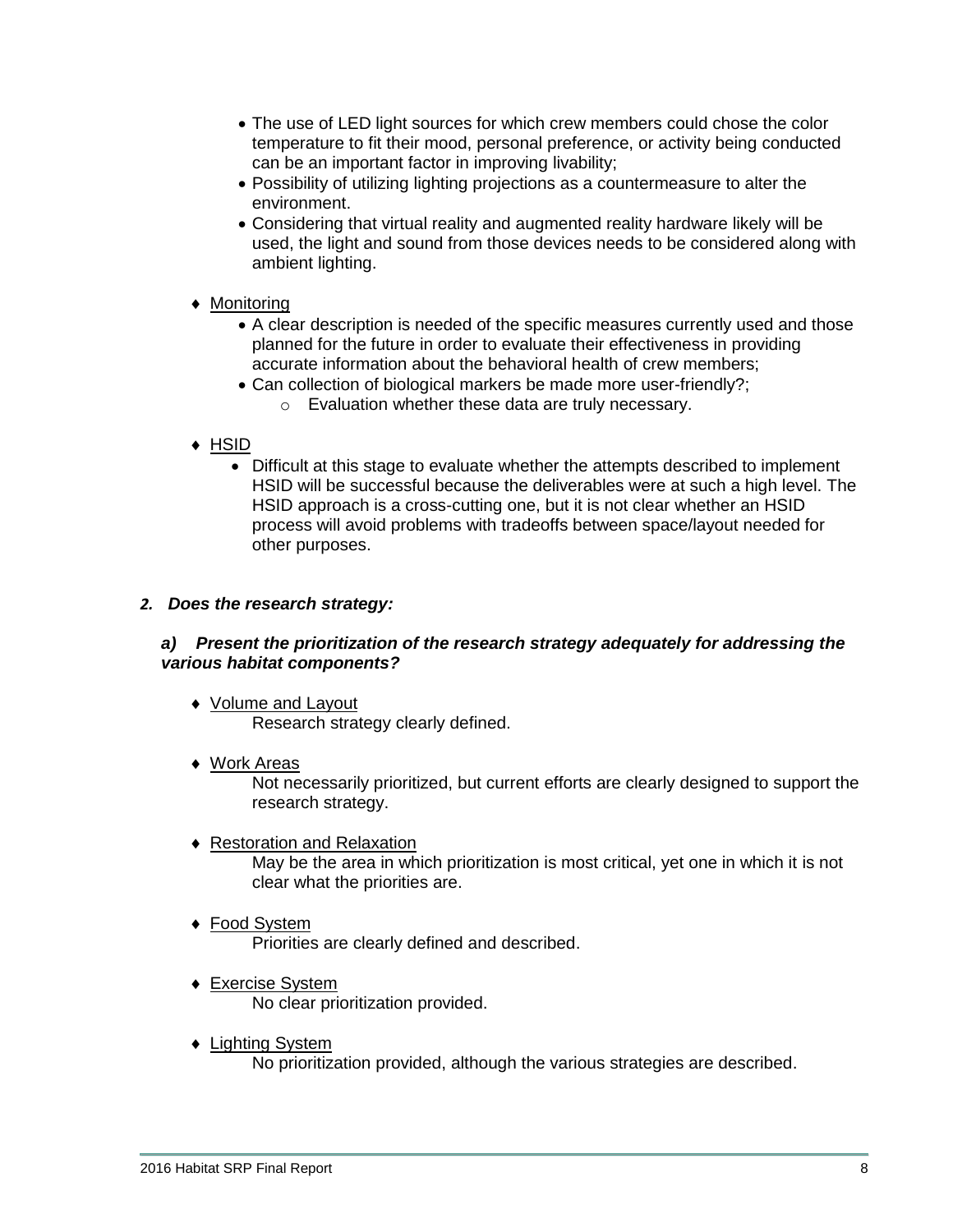◆ Monitoring

The deliverables are too vaguely presented to ascertain prioritization.

 $\triangle$  HSID

Prioritization is not presented, but implied. The panel recommends that the program identify what parts of HSID (e.g., function allocation, situation awareness) are most important and focus activities on those aspects.

## *b) Identify strengths or weaknesses in deliverables as presented?*

- ◆ Volume and Layout
	- Strengths: A well defined research plan is presented.
	- Weaknesses:
		- o How crewmembers can exert as much control as possible over their personal space should be considered;
		- o The possibility of designing space in which several members but not the entire crew can have private time together is not addressed;
		- o Consideration of methods by which crew could differentiate habitat areas from each other (e.g., work vs. dining vs. exercise vs. R&R);
		- o Examination of ways to accomplish this using approaches that may not necessarily require physical separation of spaces (e.g., computer projections on surfaces; lighting; and/or configurable furniture and spaces);
		- o Consideration of modularity and evolution of space needs and uses over long flight durations.

## ◆ Work Areas

- Strengths:
	- o The research strategy is sound in attempting to incorporate behavioral health considerations into the design of work areas;
	- $\circ$  Important to differentiate between co-location/layout issues (which tend to be driven by behavioral factors) and volume requirements (which tend to be driven more by human factors and task-specific factors);
- Weaknesses:
	- o The challenge in integration will be making a compelling link between work area attributes and characteristics that correlate with psychological/physiological well-being in a way that allows assessment of task performance, crew health and/or mission safety;
	- o The subsequent challenge is that once LWP outcomes are linked to design factors, how will the relevant measures (objective and subjective) be selected, defined and assessed;
		- It will be necessary to validate and/or evaluate the links (relationships) in order to optimize designs and tradeoffs;
		- Needed is a documented plan for when and how the metrics will drive changes (i.e., reveal issues to be addressed) and how they will be tracked (i.e., "close the loop");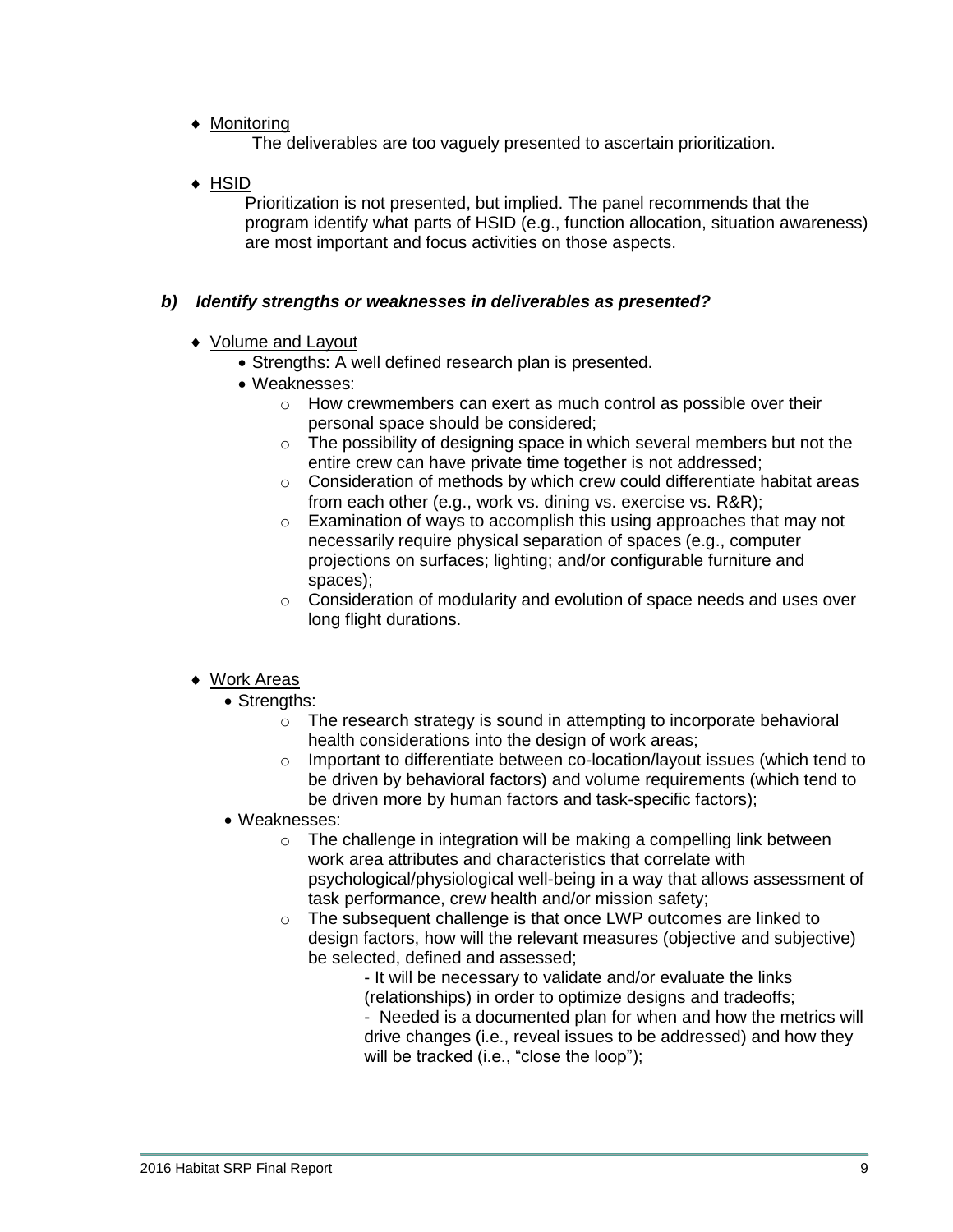- $\circ$  Guidelines and models are unlikely to capture all the element/integration issues, which makes it extremely important to utilize analogs and HITL simulations;.
- o The concept of "meaningful activities" needs to be more explicitly defined as the term seems to cover a broader area than simply "work";
	- This may require re-evaluation of the existing standards and guidelines;

Long duration analogs should be utilized to focus on which habitation-related factors influence the perception of "meaningful work", possibly the most undefined element of the overall research strategy ;

- $\circ$  This evaluation may require that an individual be allowed to have the flexibility and creativity to design their own work (i.e., not a pre-defined procedure) in order to accomplish a specific goal or objective;
- o Consideration of possible ways to enable modularity and evolution of use over longer time periods.
- Restoration and Relaxation
	- Strength
		- o The continued use of different types of analogs to test out technologies and countermeasures.
	- Weaknesses
		- o Priorities of deliverables relative to each other and to other components needs to be clearly documented.
- ◆ Food System
	- Strenaths:
		- o The research plan is well developed.
	- Weaknesses:
		- o None noted.
- Exercise System
	- Strength:
		- o The compact exercise equipment encompasses both aerobic and strength conditioning.
	- Weaknesses:
		- o Attention to resilience and stress relief was lacking, as well as possible non-machine based alternatives.
- Lighting System
	- Strength:
		- o Lighting technology is well developed based on extensive research in laboratory and space settings.
	- Weaknesses:
		- o The next steps in integration of the deliverables with other HSID components were not well specified;
		- o Customization of lighting to deal with individual differences in preferences for lighting was not considered.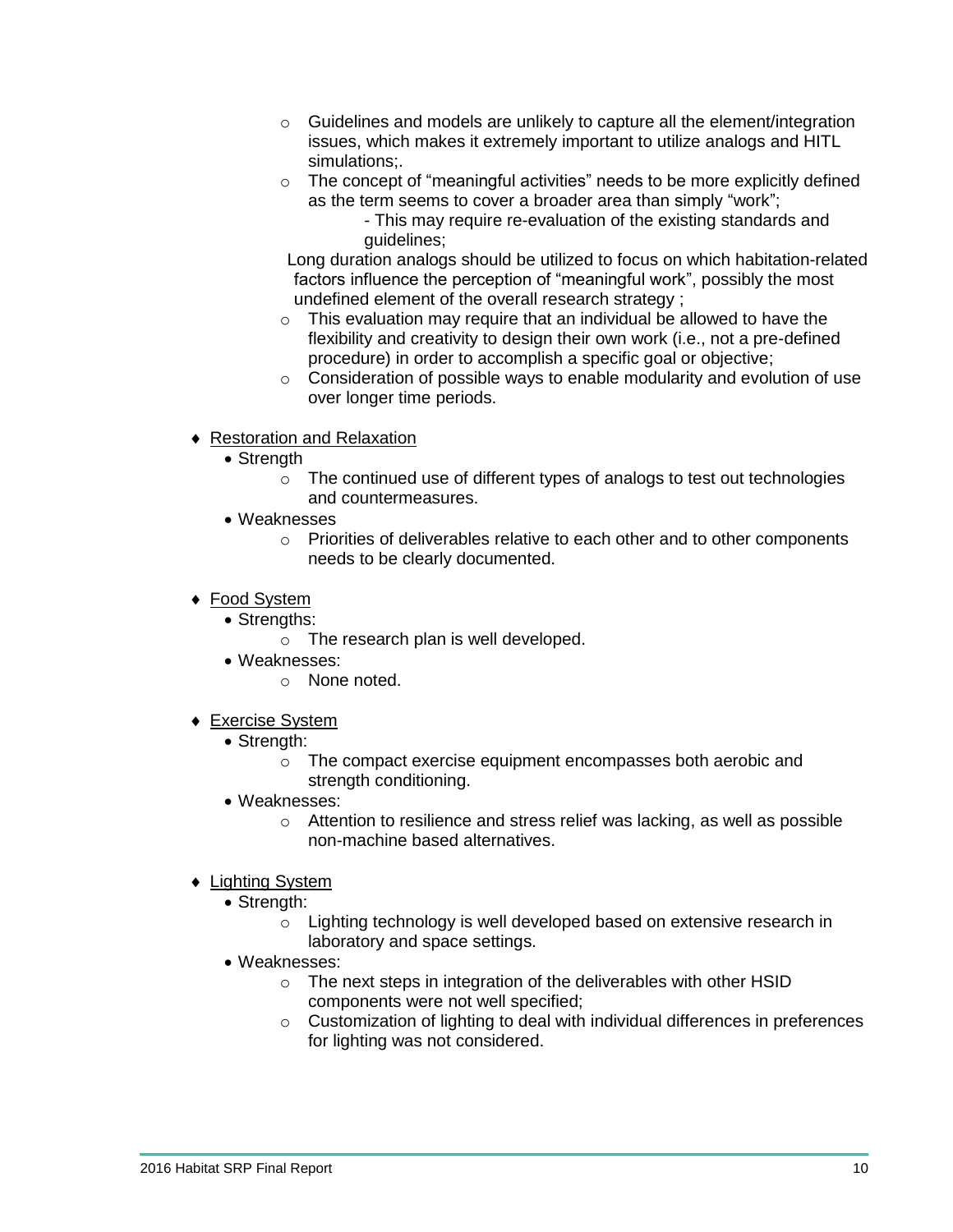- *3. Have the proper Monitoring deliverables (physiological, psychological, performance) been identified to assess the effectiveness of components at promoting the livability, well-being and performance state of the crew?*
	- The deliverables mentioned were presented too vaguely to assess their effectiveness;
	- Operational measures vs. research measures were not clearly delineated;
	- Necessary to consider how research measures may evolve into operational measures over the course of the mission;
	- Efforts need to be initiated to develop psychometric norms/standards to assess changes from baseline in crewmember functioning;
	- Protocols for monitoring psychological/physiological states pre and post specific activities are needed across several components to assess overall functioning as well as the effectiveness of various activities or countermeasures;
	- Strategies need to be developed to enhance cooperation and compliance with selfmonitoring protocols;
		- $\circ$  Important message to crew is that compliance with monitoring is for their own benefit to enhance personal performance;
		- o The concern about disclosure having a negative impact on future assignments is not an issue for crews on a long duration deep space mission.

## *4. Is the strategy for implementing HSID in development of the various habitat components appropriate?*

- The panel agrees that the first priority is to incorporate HSID into the design process;
- It is difficult for the panel to provide a general comment on this issue because the design components were presented at different levels of maturity (i.e., CRL/TRL).
- Some components such as food systems are less traditionally HSID-focused, thus requiring more HSID training/promotion than other components (e.g., lighting, work areas, volume and layout);
- The strategy for implementing HSID within the various components assumes it is a clear, defined process. However, in the panel's view, HSID tends to work better in some design settings (e.g., interfaces) but can be difficult to apply in other settings (e.g., structures);
- Needed is the assessment of HSID efficiency of application in different contexts.
- HSID activities such as function allocation, task analysis, user requirements are still in their relative infancy.
- There may not be good tools, models in certain areas that can be accepted/validated for use in certain design settings.

### *5. Based on areas of integration provided for this review, are there strengths and weaknesses of the synergies between deliverables as presented? (If so, please identify them)*

- The areas of integration and synergies were not clearly defined, so this question becomes difficult to answer;
- The component authors may have interpreted the HSID charge differently than the panel; presentations appeared to be centered on how to integrate behavioral health aspects into their respective component;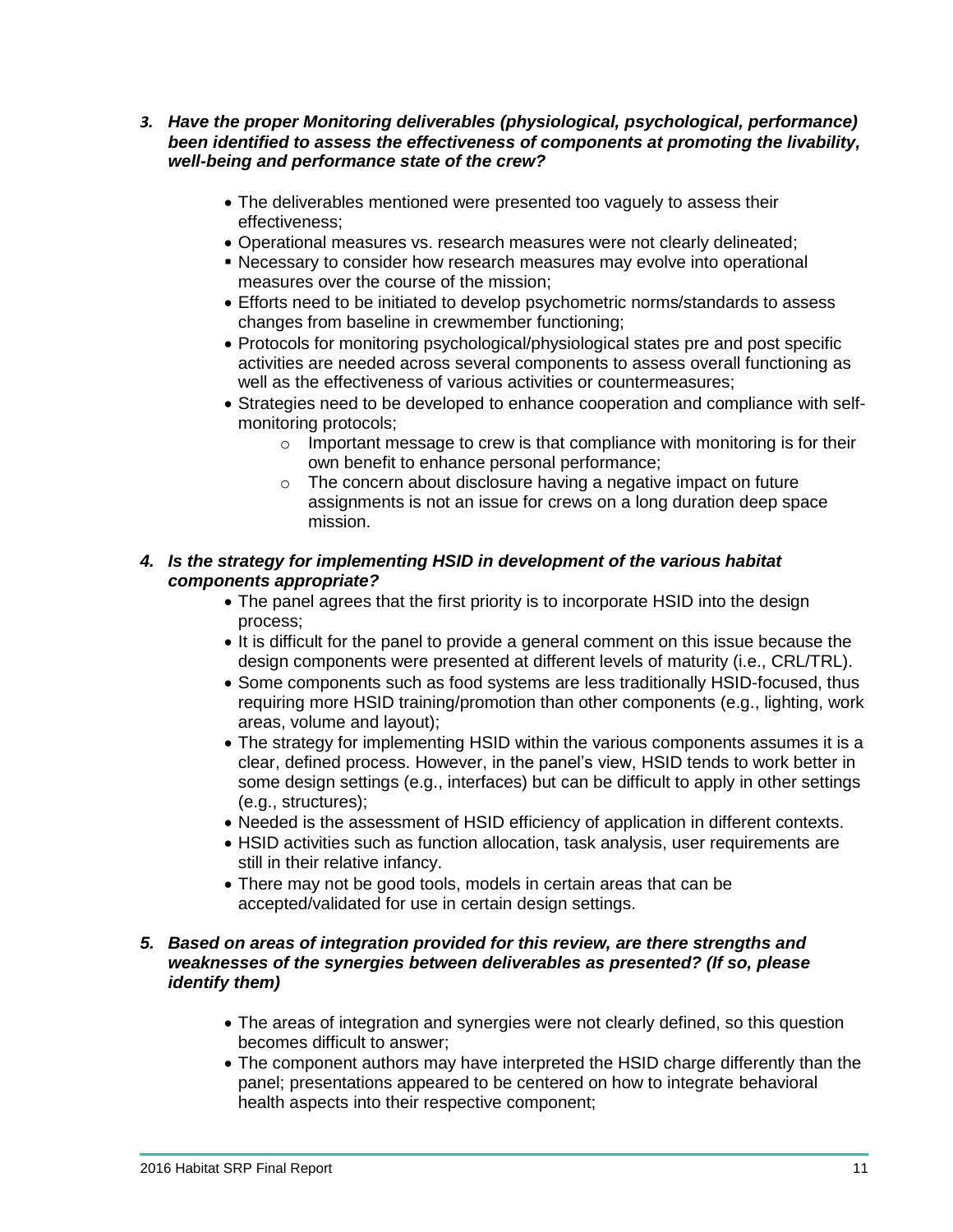- $\circ$  The panel was more focused on how the components integrate across each other;
- Clearly, synergies between deliverables exist, but the challenge is in the tradeoffs between HSID and other design elements. The prioritization of the various deliverables needs to be specified in terms of the actual design of the habitat;
	- $\circ$  The panel's struggle to clarify this issue may be indicative of the difficulties/challenges to all involved;
- The tailoring of spaces, food choices, etc. is an aspect that cuts across the various components. This flexibility was not discussed specifically, although hinted at.

## *6. Are there any important issues that are not covered above, that the SRP would like to bring to the attention of the HRP Chief Scientist?*

- The panel greatly appreciated the tour to view the mockups. The ability to see and physically experience the various spaces as well as listen to anecdotes from NASA personnel provided crucial information that the panel could not have otherwise gathered from the reports and presentations, and which played a significant role in the panel's ability to fulfill the charge given;
- The presentations generally were well done, understandable, and helpful, but did not necessarily map with the Statement of Task (SOT). The panel would have appreciated presentations that followed more clearly the SOT format and addressed the questions with which the panel was charged. While research strategies were presented for each project in development, the panel was asked to discuss the research strategy in general, and not for individual projects;
- The SOT, while seeming relatively clear upon initial readings, proved quite difficult to interpret and follow in evaluating the various questions raised. At times it was not clear whether "deliverables" were meant to be assessed at a general or a more specific level. In certain cases, "deliverables" did not track with the information presented, which focused more on strategies rather than specific deliverables (e.g., plans to talk with subject matter experts, development of guidelines). The end result was a greater focus by the panel on research questions and recommendations regarding research strategies, rather than a specific evaluation of deliverables;
- The panel was unclear about the number of crewmembers on which to base discussion; documents shift between 4 and 6 crewmembers. Based on feedback from HRP staff, most of the discussion focused on a range of 3-6 crewmembers;
- Components that directly influence initial habitat design (in particular, Volume and Layout, Work Areas) appeared to be using a sequential research strategy that first utilizes engineering approaches to reduce identified risks as low as possible and then subsequently developing scientifically-derived countermeasures to deal with any residual risk. However, with respect to LWP, some risks may not be adequately identified or understood sufficiently to eliminate or reduce them to acceptable levels, in which case countermeasures will be the primary means to address the risk. It may be more effective and efficient to use a parallel approach in which countermeasures to address hazards at the current risk level, not the residual level, are developed concurrently with the engineering efforts.
- Throughout, there was a general lack of anticipating likely technological advances and including this topic in the research strategies or portfolios;
- Consideration of the aesthetics/attractiveness as well as the functionality of the habitat design is important in terms of crew comfort: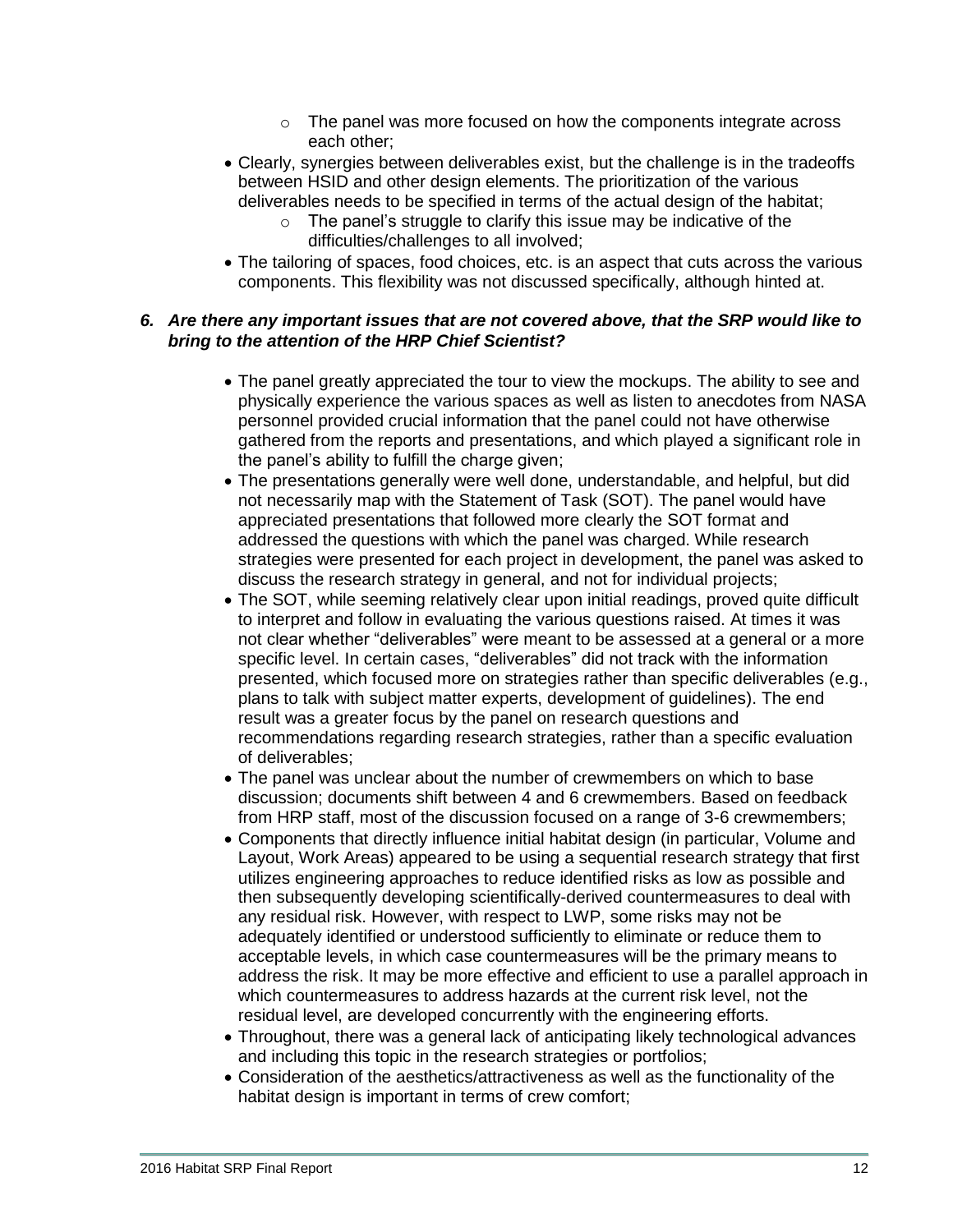- The panel emphasizes again the importance of attention to the consequences of making tradeoffs between various research strategies within the components to address gaps across the elements, as the design process may force decisions as to which tasks to focus on and which to relegate to lower priority or drop;
- The panel expresses concern about conducting this assessment while being charged to ignore environmental influences not covered in the SRP, yet with significant impact (e.g., vibration, acoustics/noise, communications, and inventory management). The panel struggled to effectively consider the requested components separate from these other influences;
- With respect to LWP, the research strategies for the various components may want to consider 'planning for the worst': addressing resiliency should the crew be confronted with an unanticipated risk or shortcoming in design and/or countermeasures. Despite all efforts to avoid them, a negative event impacting LWP still may occur. Are there ways in which a specific component of the habitat can be designed to restore and maintain LWP (e.g., post-event countermeasures), ideally without requiring communication with mission control? As an example, how might the crew carry out resistance exercises should the exercise machine break down?;
- The panel emphasizes again the crucial importance of education and training of crewmembers regarding the value and significance of monitoring efforts and the recommendations generated by these data;
- It is important to ensure that current crewmembers are debriefed post-mission with respect to their experiences with the various components. The debrief does not necessarily have to be carried out immediately after landing;
- There was no discussion of intimate relationships or any other non-work relationships that might develop between crewmembers, although this situation could have a significant impact on overall crew functioning.